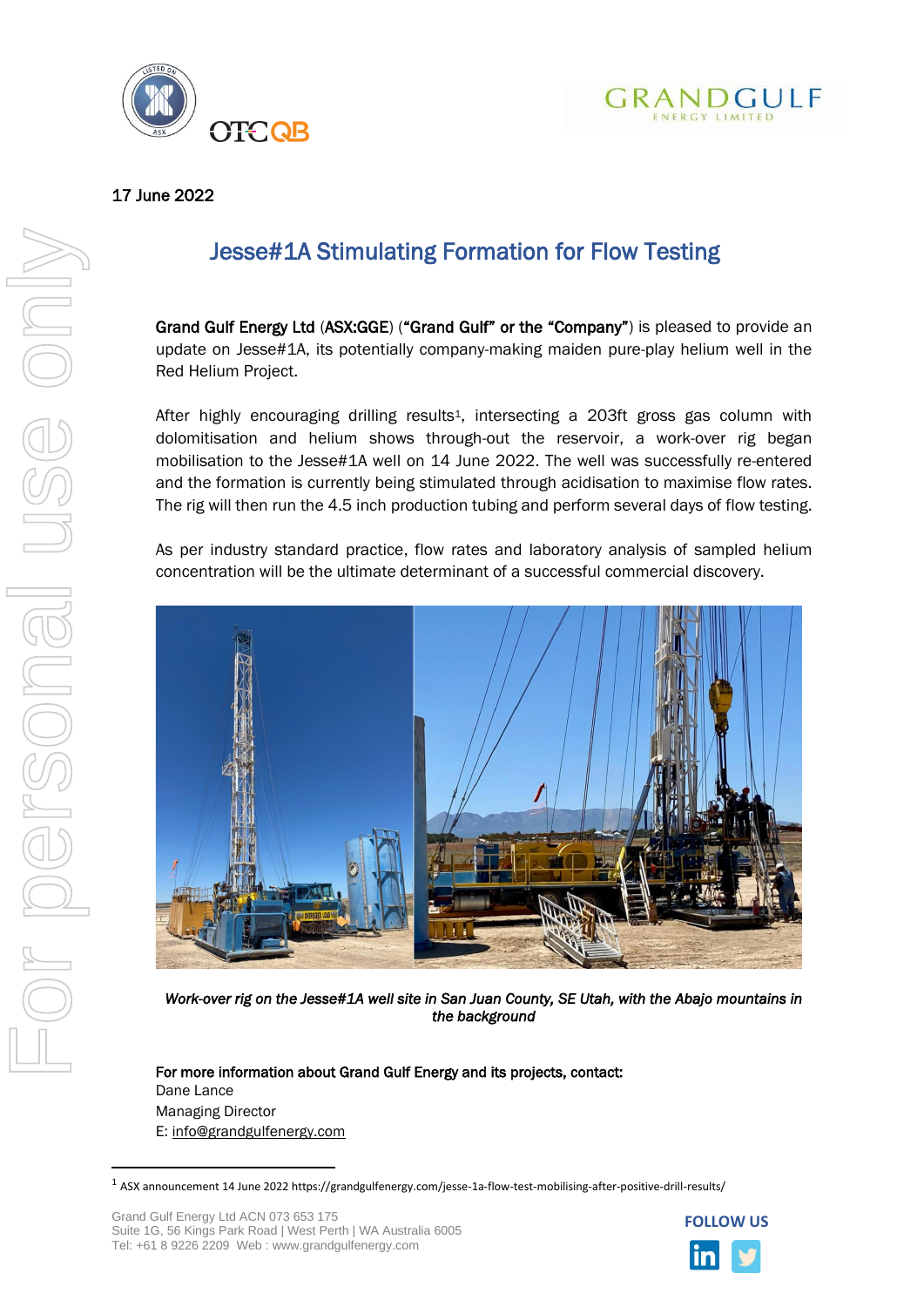



# About the Red Helium Project and Jesse#1A:

The Red Helium Project has a P50 gross prospective helium resource of 10.9bcf2, with the Jesse#1A well targeting one of four mature independent prospects within the Red Helium Project, with additional running room and deeper unexplored potential identified3.

The Jesse#1A well is located immediately adjacent to unutilised pipeline connected to the Lisbon helium processing plant (Lisbon), operated by Paradox Resources LLC (Paradox)4. Grand Gulf executed a Helium Offtake Agreement (Offtake) with Paradox in March 2022, providing a pathway to monetisation of a successful Jesse#1A with minimal time / CapEx.



Figure 1: Stylised cross section with Jesse#1A, Doe Canyon helium field and historic gas samples



Figure 2: Jesse#1A location in the Valence AMI containing the Red Helium project with local pipelines showing the gas transport route to the Lisbon Helium Plant.



<sup>&</sup>lt;sup>2</sup> As announced on ASX on 8 December 2021. The Company is not aware of any new information or data that materially affects the information included in the referenced ASX announcement and confirms that all material assumptions and technical parameters underpinning the estimates in the relevant market announcement continue to apply and have not materially changed.

<sup>3</sup> *ASX announcement 1 April 2022*

<sup>4</sup> *ASX announcement 16 March 2022*